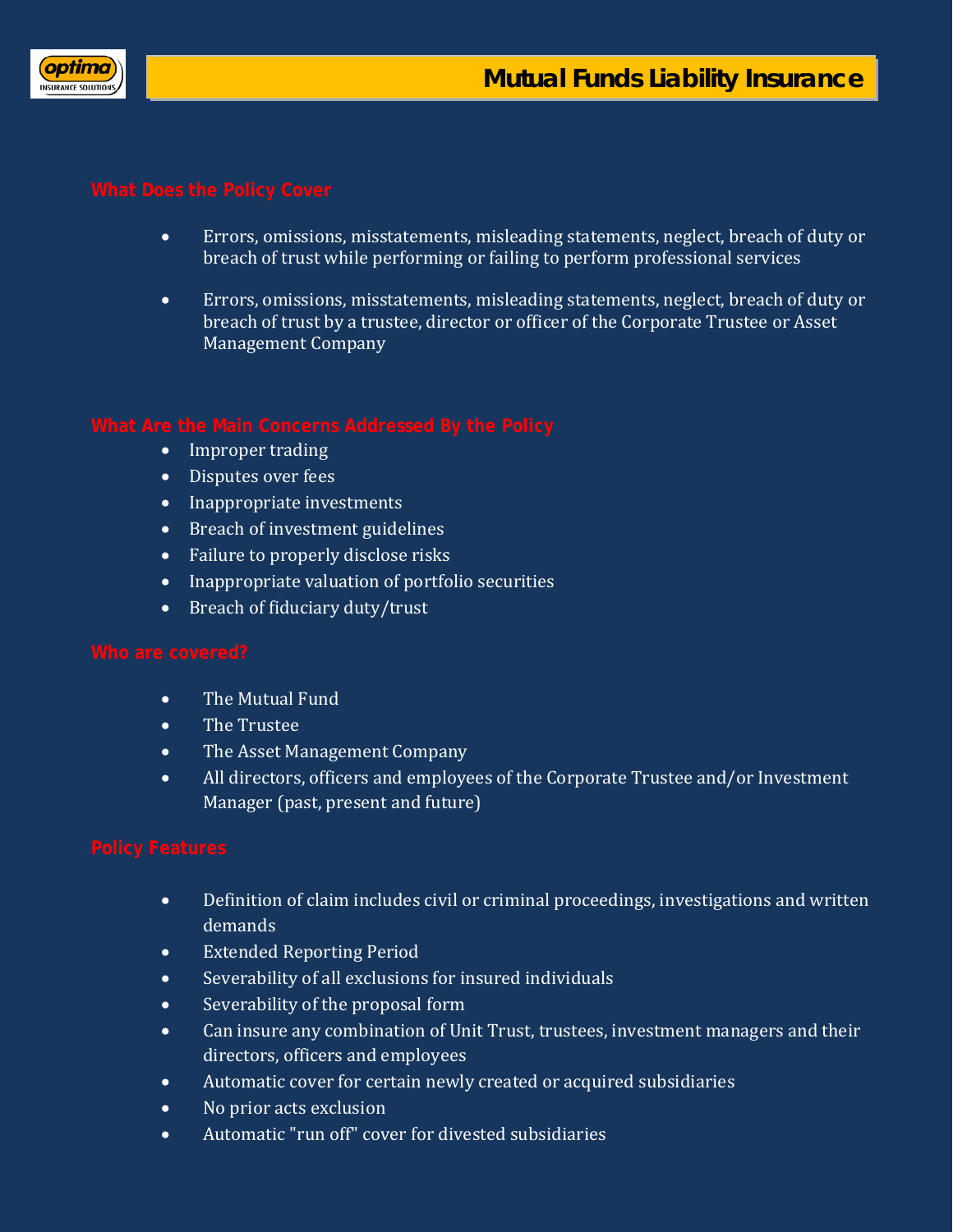- Automatic "run off" cover for insured, if acquired
- Multi-year policies available
- Advancement of Defense costs prior to final disposition of a claim
- World-wide cover
- Spousal liability extension
- Estates and legal representatives of incapacitated or deceased insured individuals are covered

- Pending or prior litigation, demands or judgments
- Circumstances notified under a prior insurance policy
- Claims brought by one Insured or affiliated person against another Insured other than:
- Derivative actions brought by shareholders or regulatory bodies
- Wrongful termination claims
- Claims by an insured individual for contribution or indemnity
- Claims brought by a trustee as required by law
- Claims against the fiduciaries or administrators of any retirement or employee benefit plan
- Bodily injury or property damage exclusion
- Investment banking and dealer exclusions
- Pollution
- Defamation, wrongful entry, eviction, false arrest or imprisonment, malicious prosecution, assault or battery
- Claims of deliberate fraud, willful violation of regulations or statutes, illegal profit or advantage are excluded where they are established in fact
- Assumption of the liability of third parties pursuant to a contract
- Intentional breach of contract where established at final adjudication
- Claims brought by security holders of trustee or Investment Manager
- Counterparty insolvency exclusion

ABC Company made an error while amortizing its investment by entering the wrong cost acquisition. The error was observed 30 days later and it resulted in an inflated NAV and hence the AMC, with the specific instructions from the trustee and approval of an Independent Council, had to transfer around INR 23,000,000 for rectifying the error to avoid a possible dispute from the investors.

ABC Scheme invested INR 138 Mn in XYZ with a call/put option with a fixed maturity date. Just before the maturity, in investment committee meeting it was decided to transfer this security from